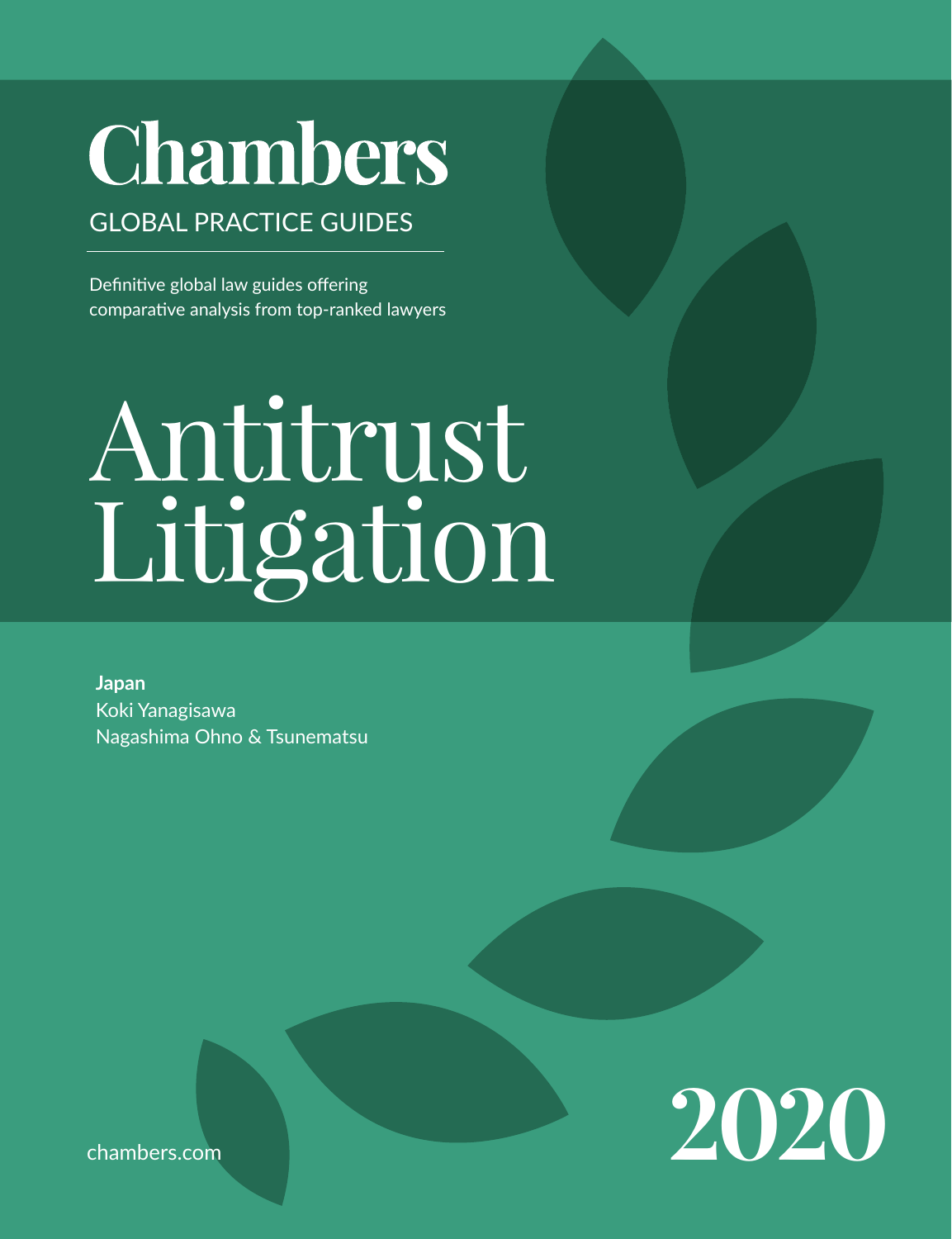# JAPAN

# Law and Practice

*Contributed by: Koki Yanagisawa Nagashima Ohno & Tsunemats[u see p.13](#page-12-0)*

# $CHINA$  RUSSIA Hokkaido N. KOREA **JAPAN** S. KOREA kyo

# **Contents**

|                                          |               | 1. Overview                                   | p.3 |  |
|------------------------------------------|---------------|-----------------------------------------------|-----|--|
|                                          | 1.1           | Recent Developments in Antitrust Litigation   | p.3 |  |
|                                          | 1.2           | Other Developments                            | p.3 |  |
|                                          |               | 2. The Basis for a Claim                      | p.4 |  |
|                                          | 2.1           | Legal Basis for a Claim                       | p.4 |  |
|                                          | 2.2           | Specialist Courts                             | p.4 |  |
|                                          | 2.3           | Decisions of National Competition Authorities | p.5 |  |
|                                          | 2.4           | Burden and Standard of Proof                  | p.5 |  |
|                                          | $2.5^{\circ}$ | Direct and Indirect Purchasers                | p.6 |  |
|                                          | 2.6           | Timetable                                     | p.6 |  |
| 3. Class/Collective Actions              |               |                                               |     |  |
|                                          | 3.1           | Availability                                  | p.6 |  |
|                                          | 3.2           | Procedure                                     | p.6 |  |
|                                          | 3.3           | Settlement                                    | p.6 |  |
| 4. Challenging a Claim at an Early Stage |               |                                               |     |  |
|                                          | 4.1           | Strikeout/Summary Judgment                    | p.7 |  |
|                                          | 4.2           | Jurisdiction/Applicable Law                   | p.7 |  |
|                                          | 4.3           | <b>Limitation Periods</b>                     | p.7 |  |
|                                          |               | 5. Disclosure/Discovery                       | p.8 |  |
|                                          | 5.1           | Disclosure/Discovery Procedure                | p.8 |  |
|                                          | 5.2           | Legal Professional Privilege                  | p.8 |  |
|                                          | 5.3           | Leniency Materials/Settlement Agreements      | p.9 |  |

| 6. Witness and Expert Evidence | p.9        |                                |      |  |
|--------------------------------|------------|--------------------------------|------|--|
|                                | 6.1        | Witnesses of Fact              | p.9  |  |
|                                | 6.2        | Expert Evidence                | p.9  |  |
|                                | 7. Damages | p.9                            |      |  |
|                                | 7.1        | Assessment of Damages          | p.9  |  |
|                                | 7.2        | "Passing-on" Defences          | p.10 |  |
|                                | 7.3        | Interest                       | p.10 |  |
| 8. Liability and Contribution  | p.10       |                                |      |  |
|                                | 8.1        | Joint and Several Liability    | p.10 |  |
|                                | 8.2        | Contribution                   | p.10 |  |
| 9. Other Remedies              | p.10       |                                |      |  |
|                                | 9.1        | Injunctions                    | p.10 |  |
|                                | 9.2        | Alternative Dispute Resolution | p.11 |  |
| 10. Funding and Costs          |            |                                |      |  |
|                                | 10.1       | Litigation Funding             | p.11 |  |
|                                |            | 10.2 Costs                     | p.11 |  |
| 11. Appeals<br>p.11            |            |                                |      |  |
|                                |            | 11.1 Basis of Appeal           | p.11 |  |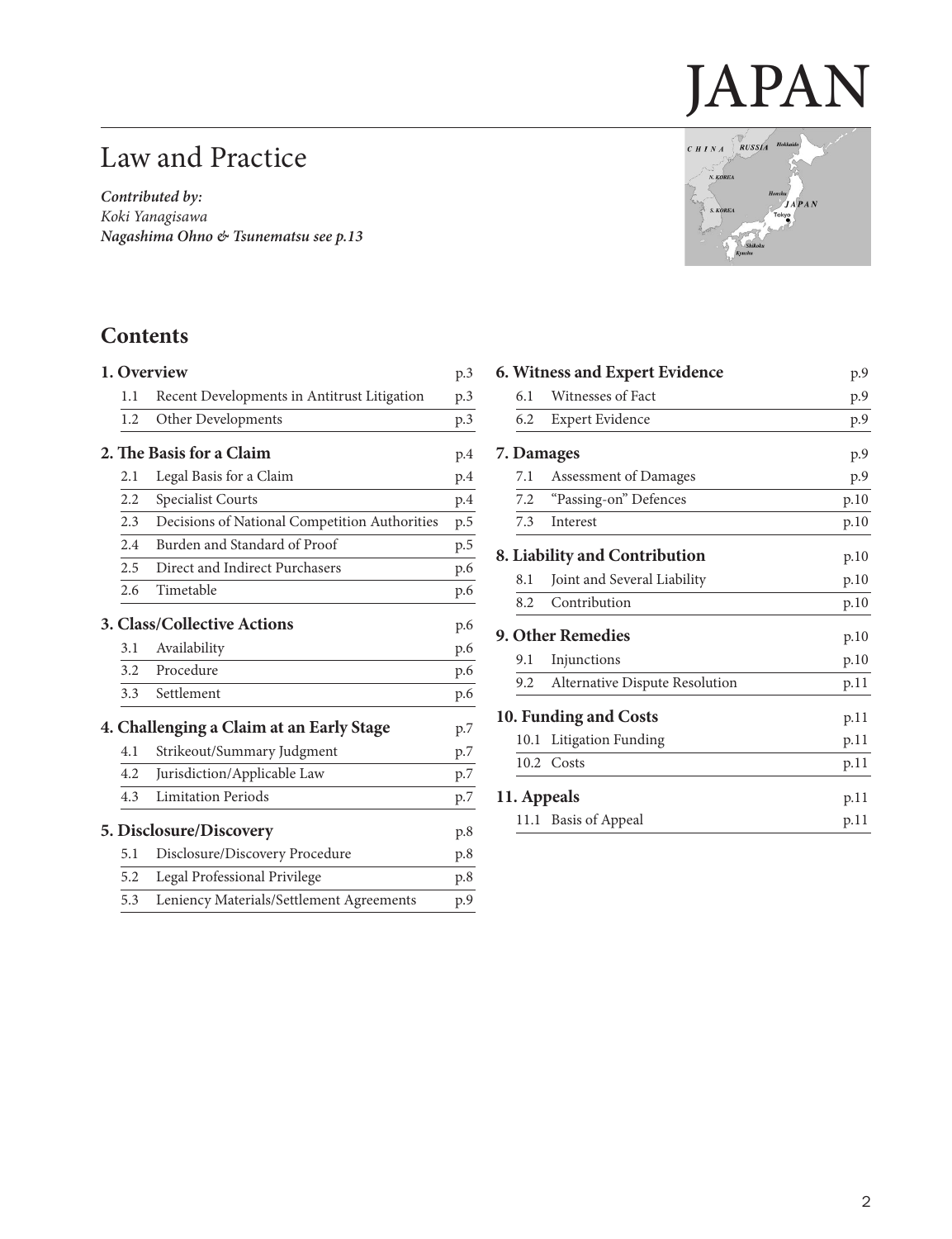#### <span id="page-2-0"></span>**1. Overview**

#### **1.1 Recent Developments in Antitrust Litigation Antimonopoly Act**

In Japan, there is no US-style class action system and comprehensive discovery system in civil court proceedings. As a result, claimants have faced difficulties in bringing antitrust suits, and the number of antitrust suits has been relatively small over the years. In the early 2000s, damage suits were filed by residents representing local governments which had suffered damages due to bid-riggings by entrepreneurs in violation of the prohibition of "unreasonable restraint of trade" under the Act on Prohibition of Private Monopolisation and Maintenance of Fair Trade (Antimonopoly Act). Following this, the recent trend shows that claims for compensation for damages arising from "unfair trade practice", such as abuse of a superior bargaining position prohibited by the Antimonopoly Act, have been filed with the court more frequently than in the past. As a background to this trend, in 2009, the Japan Fair Trade Commission (JFTC) established a task force to investigate the abuse of a superior bargaining position. It rendered a series of cease-and-desist orders and administrative surcharge payment orders, targeting abuse of superior bargaining position from 2011 through 2013, pursuant to the 2009 amendment to the Antimonopoly Act introducing an administrative surcharge payment order on certain types of unfair trade practices. The JFTC's actions may have led to the trend in antitrust litigation mentioned here. However, most of the disputes involving potential antitrust claims in Japan appear to have been settled by negotiation between the parties prior to bringing the claims to court.

Other notable types of antitrust-related litigation include deliberative lawsuits filed by the shareholders of a company against the directors of the company, who engaged in conduct in violation of the Antimonopoly Act, seeking compensation for damages arising from the company's payment of administrative surcharges due to such violation. Corporate managers should pay particular attention to the risk of being sued by shareholders as a result of violation of the Antimonopoly Act.

#### **2015 Amendment**

On 1 April 2015, the amendment to the Antimonopoly Act, abolishing the administrative hearing procedures of the JFTC (2015 Amendment), became effective. Under the new system, JFTC orders are subject to de novo review by judicial courts, without going through the administrative hearing proceedings of the JFTC where the JFTC itself first reviewed the validity of the orders. A defendant entrepreneur who has received the JFTC's cease-and-desist orders or administrative surcharge payment orders is entitled to file a complaint directly with the Tokyo District Court to seek revocation of such JFTC orders. A panel of three or five judges of the Tokyo District Court will examine the JFTC orders, which will be revoked if the court finds that the orders are contrary to the laws.

The "substantial evidence rule" – applied to actions to rescind JFTC orders before the judicial court under the law before the 2015 Amendment – was abolished and the court is no longer bound by the JFTC's fact findings. A defendant entrepreneur is therefore entitled to submit evidence to the court without such restrictions.

In general, the 2015 Amendment is considered to make the procedures for reviewing JFTC orders fairer and more neutral, as compared to the previous system under which the JFTC reviewed the validity of JFTC orders rendered by itself. In terms of the effect on private antitrust enforcement, the 2015 Amendment is expected to enhance judges' expertise in the field of antitrust law and thereby facilitate private antitrust enforcement through court proceedings in Japan.

#### **1.2 Other Developments**

#### **Commitment Procedure**

On 30 December 2018, the commitment procedure, a system to resolve alleged violations of the Antimonopoly Act voluntarily by consent, was introduced pursuant to a partial amendment to the Antimonopoly Act included in the Act to Amend the Trans-Pacific Partnership Agreement Related Laws. Under the commitment procedure, upon receipt of a notice from the JFTC regarding an alleged violation of the Antimonopoly Act, an entrepreneur may devise a plan to take the necessary measures to cease the conduct allegedly violating the Antimonopoly Act and file a petition for approval of such plan with the JFTC. The JFTC then determines whether to approve such plan and, if approved, determines not to render a cease-and-desist order and administrative surcharge payment order against the entrepreneur. A press release will then be issued by the JFTC with a summary of the entrepreneur's conduct allegedly violating the Antimonopoly Act; however, the press release will also stipulate that it does not mean that the JFTC found actual violation of the Antimonopoly Act. Given the foregoing, private antitrust claimants would not be able to use the result of the commitment procedure as evidence for their claim against the entrepreneur.

#### **2019 Amendment**

On 19 June 2019, a further amendment to the Antimonopoly Act was enacted by the national diet (2019 Amendment) introducing protection of attorney-client privilege to the JFTC's administrative investigation procedures for unreasonable restraint of trade. The 2019 Amendment will become effective on 25 December 2020. However, such protection of attorneyclient privilege will apply to the administrative procedures of the JFTC only in order to incentivise the potential leniency applicants to co-operate with the JFTC's investigations. Under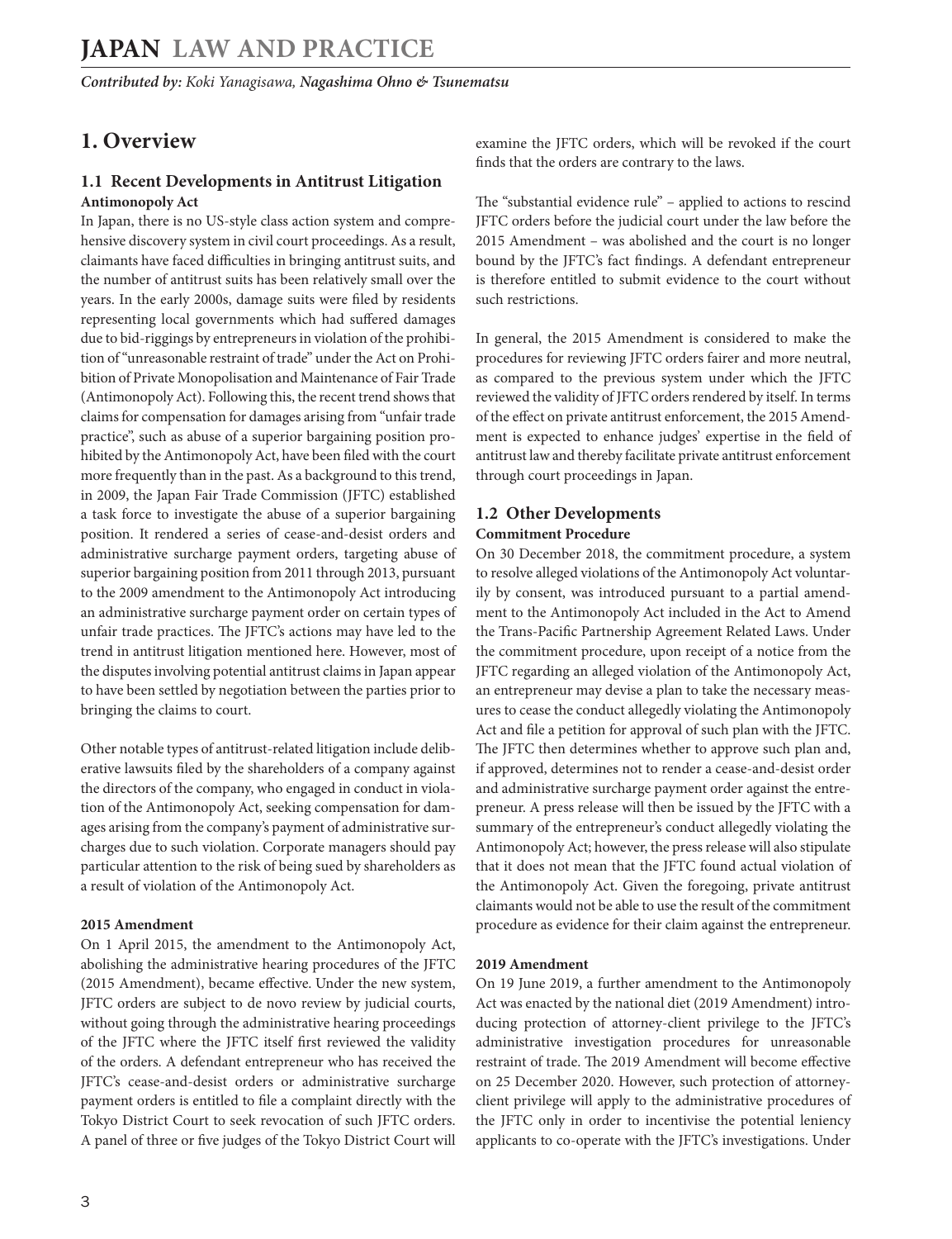<span id="page-3-0"></span>the amended leniency programme, the extent of immunity will be determined according to the extent of each applicant's co-operation with the JFTC's investigations. Accordingly, the protection of attorney-client privilege will not apply to antitrust litigation cases before the Japanese courts, even after the 2019 Amendment becomes effective.

# **2. The Basis for a Claim**

#### **2.1 Legal Basis for a Claim**

#### **Damages Claims**

As the legal basis for a claim for damages for breach of competition law in Japan, a claimant who has suffered damages by conduct that constitutes private monopolisation, unreasonable restraint of trade or unfair trade practice in violation of the Antimonopoly Act is entitled to bring a follow-on claim on the ground of strict reliability under Article 25 of the Antimonopoly Act, or a standalone claim on the ground of general tort under Article 709 of the Civil Code.

Anti-competitive conduct includes cartels and bid-riggings, which are typical examples of unreasonable restraint of trade prohibited under the Antimonopoly Act. Agreements on price fixing, production limitation, and market and customer allocation are typical examples of the behaviour of cartels. Unfair trade practice includes, among others, price discrimination, restrictions on resale pricing, below-cost sales, anti-competitive divisions of territories, concerted refusal of trade, and abuse of superior bargaining position.

Under Article 25 of the Antimonopoly Act, companies and business associations which have been engaged in, or been party to, private monopolisation, unreasonable restriction of trade or other unfair trade practices are liable for compensation for damages suffered by other entities due to such conduct. As a prerequisite of filing a claim under Article 25, the JFTC must render either a cease-and-desist order or an administrative surcharge payment order, and such orders must be irrevocable.

Under Article 709 of the Civil Code, any person who has engaged in conduct violating the rights or legally protected interests of another person must compensate them for the damages arising from such conduct, including anti-competitive conduct described above.

#### **Other Remedies and Actions**

#### *Injunction*

In addition to damages claims, a claimant whose interests are infringed, or are likely to be infringed, by certain unfair trade practice is entitled to file a petition for injunction under Article 24 of the Antimonopoly Act. Such unfair trade practice includes

violation of Article 8, item 5 (ie, activities by a business association that cause a member entrepreneur to employ unfair trade practices) or Article 19 (ie, unfair trade practices by an entrepreneur) of the Antimonopoly Act.

#### *Recovery of unjust enrichment*

It may also be possible for a claimant to bring an action to recover unjust enrichment based on Articles 703 and 704 of the Civil Code, depending on the circumstances.

#### *Actions based on the invalidity of contracts violating the Antimonopoly Act*

Under Japanese law, agreements or contracts between private parties may be declared void pursuant to Article 90 of the Civil Code if such agreements or contracts include a provision in violation of the Antimonopoly Act. Accordingly, a party to such agreement or contract may file an action to recover the benefits provided to the other party as unjust enrichment, based on the ground that the agreement or contract is void, and restitution shall be made.

#### *Derivative lawsuits under the Companies Act*

In the event that the JFTC finds that a company has violated the Antimonopoly Act, qualified shareholders of the company may file a lawsuit against the directors of the company for their wilfulness or negligence in failing to perform their duty of care pursuant to Articles 423 and 847 of the Companies Act, if the company does not initiate a lawsuit against the directors within 60 days of receipt of the shareholders' request to file the lawsuit. In particular, if the JFTC renders an administrative surcharge payment order against the company or the company is found liable for damages under Article 25 of the Antimonopoly Act or Article 709 of the Civil Code, the shareholders may file a derivative lawsuit against the directors of the company.

#### **2.2 Specialist Courts**

There are no specialist competition courts and competition judges in Japan. However, the Antimonopoly Act provides that the Tokyo District Court has exclusive jurisdiction in followon claims for compensation for damages under Article 25 of the Antimonopoly Act, and such claims are assigned to the 8th Civil Affairs Department (the commercial affairs department) of the Tokyo District Court. The Antimonopoly Act also provides that an action for injunction under Article 24 can be brought in a local district court in a place where a high court is located, namely, Tokyo, Osaka, Nagoya, Hiroshima, Fukuoka, Sendai, Sapporo and Takamatsu. (If an action for injunction under Article 24 is brought in other local district courts, the case may be transferred to one of the above-mentioned eight district courts.) The Tokyo District Court also has exclusive jurisdiction as the court of first instance over a challenge to a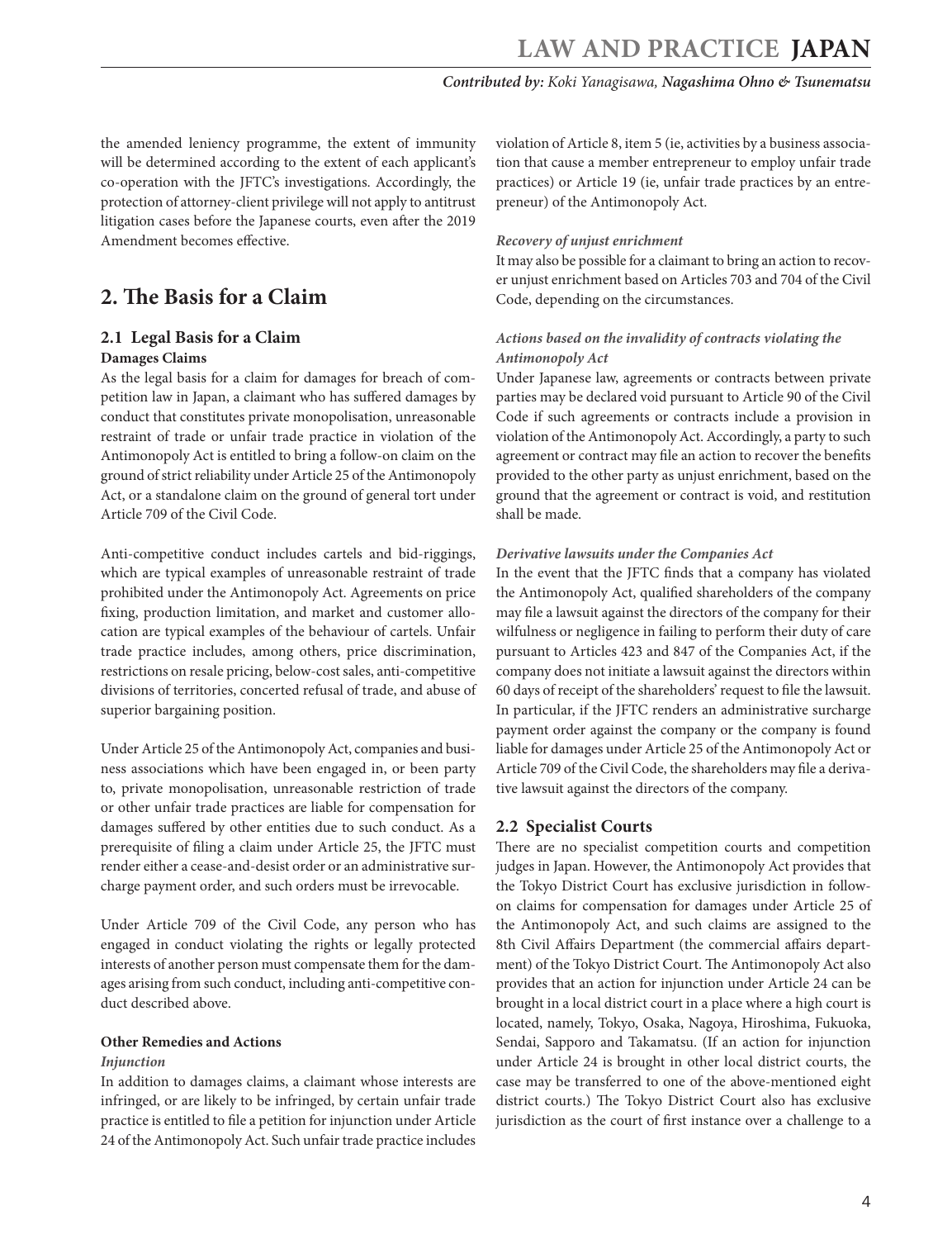<span id="page-4-0"></span>cease-and-desist order or an administrative surcharge payment order rendered by the JFTC.

#### **2.3 Decisions of National Competition Authorities**

In the event that a plaintiff files a follow-on damages claim based on Article 25 of the Antimonopoly Act, which may be filed only after the JFTC's cease-and-desist order or an administrative surcharge payment order becomes irrevocable, the defendants are not allowed to deny their wilfulness or negligence for the violation of the Antimonopoly Act found by those JFTC orders.

In addition, it is generally considered that the findings of violation of the Antimonopoly Act set forth in the JFTC orders, which became irrevocable through administrative hearing procedures or civil court proceedings, create a rebuttable presumption that the Antimonopoly Act was violated.

As a matter of practice, even the decisions of NCAs in other jurisdictions could be taken into account, to some extent, by the court in charge of private antitrust cases in determining whether the Antimonopoly Act was violated, particularly when the facts and evidence are common to both cases.

There is no mechanism for the JFTC to intervene in damages actions in court.

# **2.4 Burden and Standard of Proof**

#### **Burden of Proof**

#### *Damages claims*

In seeking compensation for damages through Japanese civil court proceedings, the plaintiff alleging the defendant's violation of the Antimonopoly Act bears the burden of proof to demonstrate:

- the illegal conduct of the defendant;
- damages;
- a causal relationship between the damages and the violation; and
- the negligence or wilfulness of the defendant.

In a damages action under Article 25 of the Antimonopoly Act, the plaintiff does not need to prove the defendant's negligence or wilfulness.

With regard to the "illegal conduct of the defendant", it is generally considered that findings of violation of the Antimonopoly Act by JFTC orders which have become irrevocable through administrative hearing procedures or civil court proceedings, create a rebuttable presumption that the Antimonopoly Act was violated.

With regard to the defendant's "negligence or wilfulness", the burden of proof does not have a serious impact in practice even on damages claims under Article 709 of the Civil Code, since the defendant's conduct in violation of the Antimonopoly Act normally demonstrates that the defendant was negligent in being involved in such conduct.

#### *Injunction*

In claims for injunction based on Article 24 of the Antimonopoly Act, a plaintiff must prove that:

- the defendant's conduct falls under certain types of unfair trade practices in violation of Article 8, item 5, or Article 19 of the Antimonopoly Act;
- the plaintiff 's interests are infringed or are likely to be infringed;
- the plaintiff suffered or is likely to suffer "material" damages by such conduct; and
- there is a causal relationship between the material damages and the defendant's conduct.

The plaintiff does not need to prove the defendant's negligence or wilfulness in engaging in the conduct at issue.

#### *Recovery of unjust enrichment*

For an action to recover unjust enrichment based on Articles 703 and 704 of the Civil Code, the plaintiff must prove that the defendant received benefit without any legal cause and thereby caused loss to the plaintiff.

#### *Actions based on the invalidity of contracts violating the Antimonopoly Act*

For an action based on the invalidity of contracts violating the Antimonopoly Act, the plaintiff will need to prove the relevant facts indicating the invalidity of the contract under Article 90 of the Civil Code.

#### *Derivative lawsuits under the Companies Act*

In a derivative lawsuit under the Companies Act, the plaintiff shareholders need to prove the negligence or wilfulness of the defendant directors, the amount of damage and the causal relationship between the defendants' conduct and the damage.

#### **Burden of Proof Regarding Pass-on Defence**

When a defendant argues that the plaintiff's loss has been reduced by having passed on to its consumer any overcharge arising from the defendant's violation of the Antimonopoly Act, the plaintiff (ie, a direct purchaser) will be required to prove the actual amount of damage by taking into account the passing-on value (ie, the amount that the direct purchaser has collected from indirect purchasers).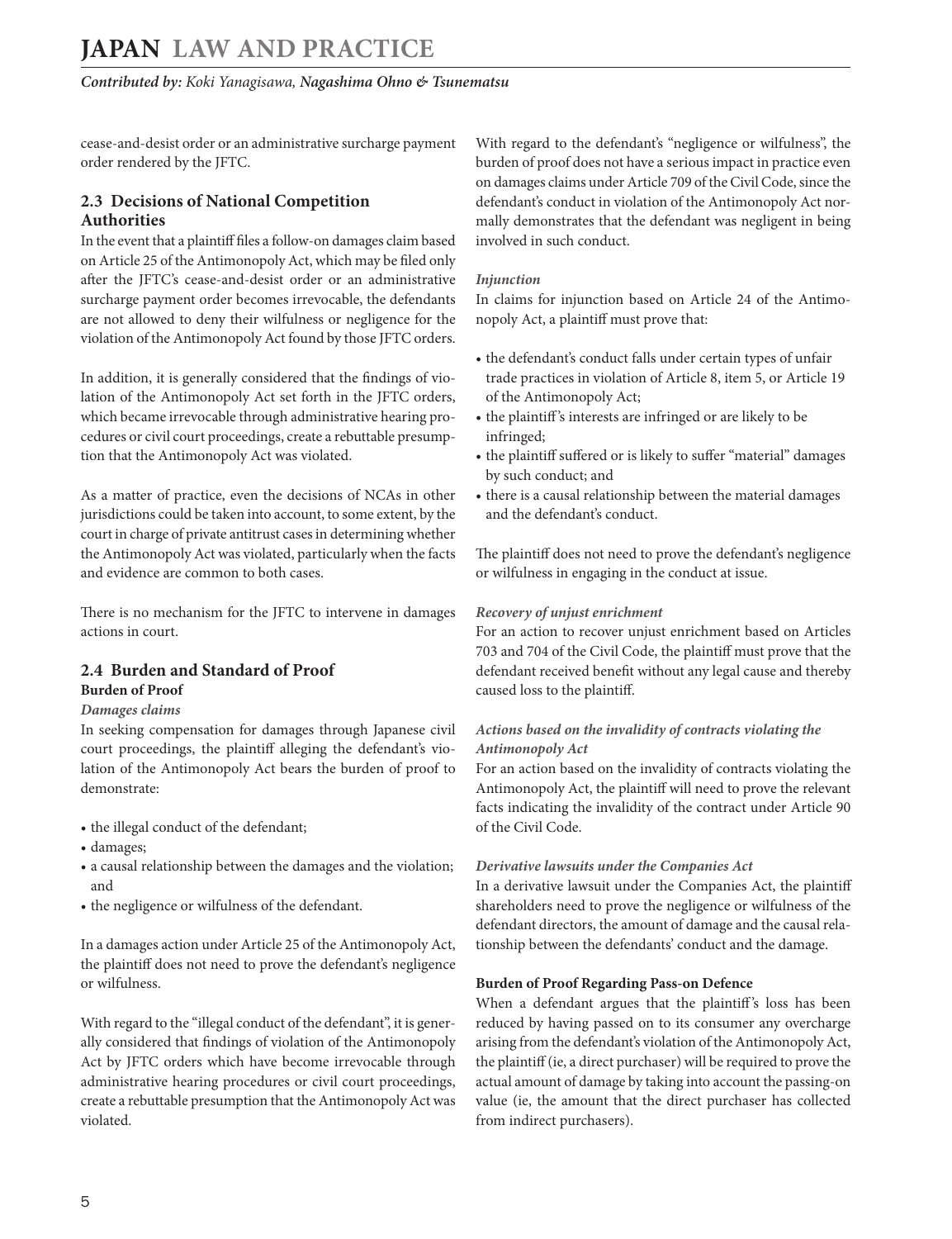#### <span id="page-5-0"></span>**Standard of Proof**

As to the standard of proof, the party with the burden of proof must show that the alleged facts are "highly probable" in order to obtain a court judgment in their favour through civil court proceedings.

#### **2.5 Direct and Indirect Purchasers**

Claims can be brought not only by direct purchasers but also by indirect purchasers, based on the defendant's cartel conduct in violation of the Antimonopoly Act.

#### **2.6 Timetable Expediting Trials**

The Law on Expediting Trials provides that a period of two years is a target period for the completion of the first instance of civil court proceedings. However, the duration of court proceedings may well depend on various circumstances, including the complexity of each case. Although a minimum of one year is required for the court to render judgment for the first instance in typical civil cases, private antitrust litigation could last for more than two years because the judges, who are not necessarily familiar with the antitrust laws and regulations, need to examine relatively complicated issues, including those of calculation of damages.

#### **Parallel Investigations**

The civil court proceedings involving private antitrust claims, such as damages claims based on general tort under the Civil Code, or injunction claims, are not suspended during a parallel investigation by the JFTC. Parties cannot apply for an order to stay the civil court proceedings based on the ground that the JFTC's parallel investigation is ongoing.

# **3. Class/Collective Actions**

#### **3.1 Availability**

Class/collective actions are not available under Japanese law, although there were discussions recently as to whether the amendments to the Antimonopoly Act should include the introduction of collective actions for damages claims under Article 25, and actions for injunction under Article 24 of the Antimonopoly Act. However, such collective actions have not been included in the amendments. This is because if consumers as prospective plaintiffs took such collective actions they would not be able to use the scheme effectively due to their burden of proof and, under the current civil court proceedings, multiple claimants are already entitled to bring claims as co-plaintiffs.

#### **Code of Civil Procedure**

Under the Code of Civil Procedure, two or more persons may file an action as co-plaintiffs if they have:

- common rights or obligations based on the same factual or statutory cause; or
- rights or obligations of the same kind, based on the same kind of factual or statutory causes, as the subject matter of the lawsuits.

In addition, the Code of Civil Procedure provides the appointed party system under which each plaintiff or defendant may appoint another plaintiff or defendant as a representative of each plaintiff/defendant. Multiple claimants may use these schemes in bringing competition law claims before civil court proceedings in Japan.

#### **Consumer Contract Act**

Plus, qualified consumer organisations are entitled to file an action for injunction for lawsuits under the Consumer Contract Act, as well as injunctions under Article 10 of the Act Against Unjustifiable Premiums and Misleading Representations. Furthermore, in 2016, the relevant law introduced a new system for consumer organisations qualified by the Japanese government to file a lawsuit seeking compensation for damages under consumer contracts. In such actions, the plaintiffs may assert the defendants' violation of the Antimonopoly Act.

#### **3.2 Procedure**

Class actions are not available under Japanese law. See **3.1 Availability**.

#### **3.3 Settlement**

In general, Japanese courts tend to seek an opportunity for amicable settlement of disputes before the court (judicial settlement) during the course of civil court proceedings. Parties are asked by the court whether there is any chance of judicial settlement immediately before moving to witness examinations or immediately after completing witness examinations. In a lawsuit involving a number of plaintiffs as co-plaintiffs, the court is more inclined to recommend judicial settlement in order to resolve the dispute promptly and effectively, before moving on to time-consuming witness examinations where a number of plaintiffs may need to testify before the court and before preparing for a judgment.

In the judicial settlement procedure, the judge has discussions with plaintiffs and defendants respectively, persuading the parties to make concessions to reach terms and conditions that are agreeable to the parties. An agreement between the parties is put into the court record and the record has the same effect as a final and binding judgment.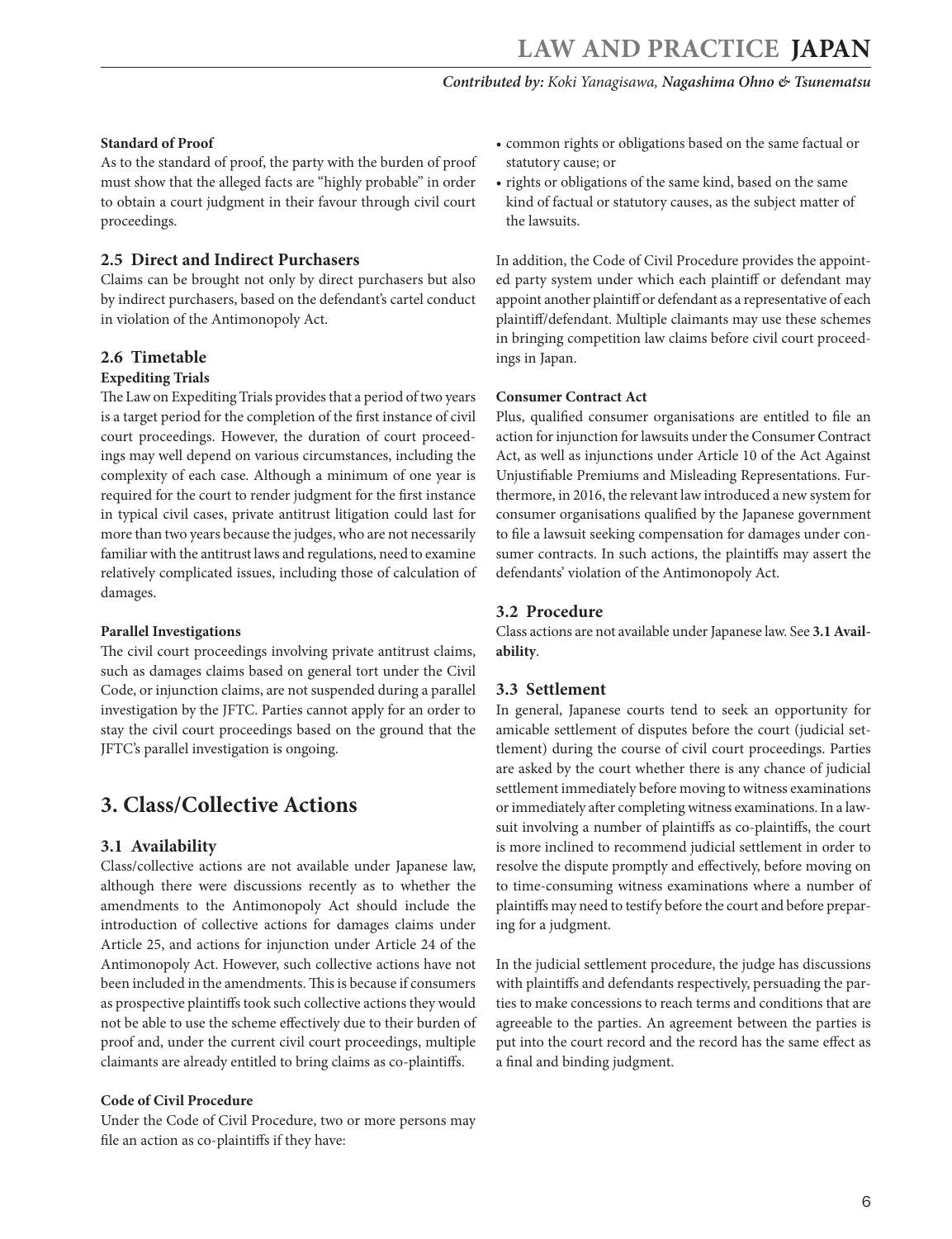# <span id="page-6-0"></span>**4. Challenging a Claim at an Early Stage**

#### **4.1 Strikeout/Summary Judgment**

Strikeout/summary judgment is not available in Japanese civil court proceedings.

In order to seek early resolution of a case, a defendant may, however, request the court to dismiss the claims due to reasons other than those of merit, such as lack of jurisdiction and lack of standing.

#### **4.2 Jurisdiction/Applicable Law Rules on Jurisdiction**

The Code of Civil Procedure provides the basic jurisdictional rules for private antitrust litigation and damages actions. For instance, a local district court having jurisdiction over the location of a defendant's principal office/domicile has jurisdiction over claims brought against the defendant. A local district court having jurisdiction over the place of violation of the Antimonopoly Act also has jurisdiction over claims based on such violation. If more than one court has jurisdiction over the claim at issue, the claimant may, in principle, choose the court where the claims are to be heard.

As special jurisdictional rules for antitrust litigation, the Antimonopoly Act provides that the Tokyo District Court has exclusive jurisdiction in follow-on claims for compensation for damages under Article 25 of the Act, and exclusive jurisdiction over a challenge to a cease-and-desist order or an administrative surcharge payment order rendered by the JFTC. The Antimonopoly Act also provides that an action for injunction under Article 24 of the Act can be filed with a local district court in the place where a high court is located, namely, Tokyo, Osaka, Nagoya, Hiroshima, Fukuoka, Sendai, Sapporo and Takamatsu.

A defendant may request the court to dismiss the claims due to lack of jurisdiction. If a defendant wishes to request the court to dismiss the claims due to lack of jurisdiction, the defendant must submit such defence at the same time as, or prior to, submitting its defence on the merits.

#### **Rules on Applicable Law**

Since private antitrust claims for damages are considered as tort claims under Japanese law, the choice-of-law rules on tort claims govern the applicable law for private antitrust claims. Under Japanese choice-of-law rules, the law governing tort claims is the law of the place where the result of the relevant tortious act has occurred. Accordingly, the law of the place where the result of the relevant violation of the Antimonopoly Act has occurred shall govern the relevant antitrust claims for damages.

In the event that foreign law governs the claims, but the facts to which the foreign law applies do not constitute a tort under Japanese law, no claim for damages or any other remedies under the foreign law will be accepted by the Japanese court. Even if the facts to which the foreign law applies constitute a tort under both the foreign law and Japanese law, the victim may only make a claim for damages or any other remedies permitted under Japanese law.

#### **4.3 Limitation Periods**

Claimants must initiate damages claims within whichever of the following two periods elapses earlier:

- 20 years from the date on which the alleged violation of the Antimonopoly Act first occurred; or
- three years from the date on which the claimant first became aware of the alleged violation.

Claimants must initiate damages claims under Article 25 of the Antimonopoly Act within three years from the date on which the relevant cease-and-desist order or administrative surcharge payment order rendered by the JFTC became irrevocable.

Under Article 166, paragraph 1 of the Civil Code, a claim for recovery of unjust enrichment pursuant to Articles 703 and 704 of the same, must be brought within ten years of the date of the conduct at issue and within five years of the date on which the claimant first became aware of the alleged violation.

There is no limitation period for an injunction pursuant to Article 24 of the Antimonopoly Act.

Under Japanese law, limitations are considered as part of substantive law. Even after the expiration of any of the limitation periods described above, the court may uphold the claims if the defendant does not bring the defence of limitation.

The running of the limitation period can be suspended upon, among others:

- filing of a lawsuit on the merits based on the subject claim with the court;
- filing of a petition for attachment, provisional seizure, or provisional disposition based on the subject claim with the court;
- entering into an agreement to engage in negotiations; or
- any acknowledgement of the subject claim by the defendant.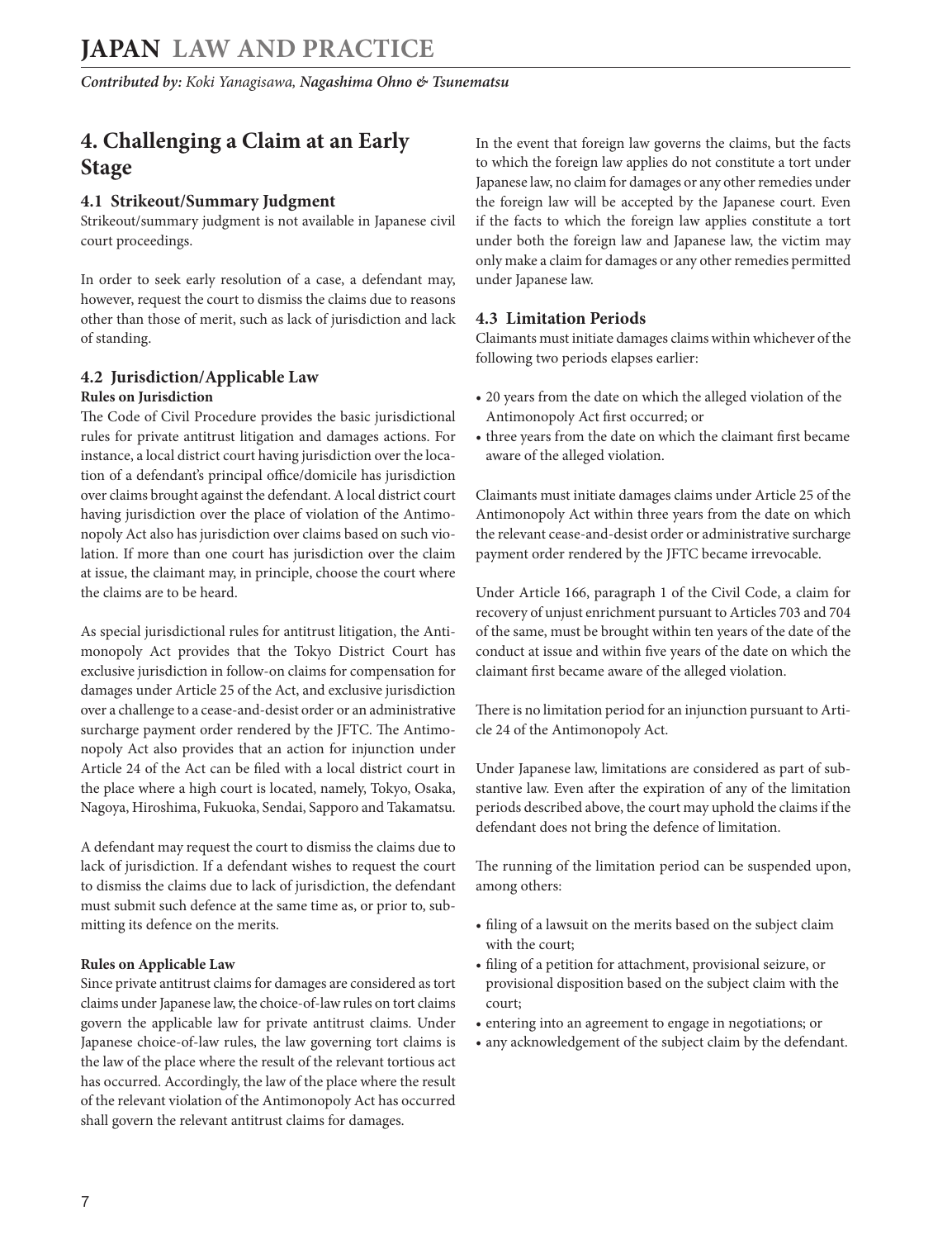# <span id="page-7-0"></span>**5. Disclosure/Discovery**

#### **5.1 Disclosure/Discovery Procedure**

There is no procedure for comprehensive disclosure of documents, or discovery procedure, under Japanese law. However, the following disclosure schemes may be available for private antitrust claimants.

#### **Court Order of Document Production under the Code of Civil Procedure**

Under the Code of Civil Procedure, a party may request the court to order the other party or a third party to produce particular documents while the civil court proceedings are pending, with certain limitations. For instance, under the Code of Civil Procedure, there is no obligation to disclose the following:

- a document relating to matters for which the holder or a certain related person is likely to be subject to criminal prosecution or conviction;
- a document concerning a secret in relation to a public officer's duties which, if submitted, is likely to harm the public interest or substantially hinder the performance of public duties;
- a document containing any fact which certain professionals (eg, a doctor, an attorney at law, a registered foreign lawyer) have learnt in the course of their duties and which should be kept secret;
- a document containing matters relating to technical or professional secrets; or
- a document prepared exclusively for use by the holder.

To render an order of document production against a third party, the court must seek such third party's opinion in advance of rendering such order.

#### **Access to the JFTC's Administrative Hearing Procedures**

As victims of alleged violation of the Antimonopoly Act, plaintiffs may request reproduction and review of the documents submitted to the JFTC's administrative hearing procedures, where an entrepreneur disputes the validity of a cease-anddesist order and/or an administrative surcharge payment order. Such documents include legal briefs and evidentiary documents submitted by a JFTC administrative investigator as well as the entrepreneur, but do not include documents within the files of JFTC investigators, which were obtained or created during the course of their investigations.

#### **Access to the Case Record of Civil Court Proceedings**

Any person is entitled to review the case record of civil court proceedings where the validity of the JFTC's cease-and-desist orders and administrative surcharge payment orders are challenged by entrepreneurs. Any person who has legal "interests"

is entitled to obtain a copy of the case record, including briefs and evidence submitted by the JFTC, which may include documents the JFTC collected during its investigations. Plaintiffs or potential plaintiffs for private antitrust claims are likely to be included as such person who has legal "interests" and may have access to such documents.

While an entrepreneur, as a party to the said civil court proceedings, is entitled to file a petition requesting the court not to disclose any documents to third parties, the scope of documents subject to such petition is limited to personal information and trade secrets.

#### **Court Request to the JFTC for Provision of Documents**

In the event that a damages claim is filed with the court, the court may, upon petition by the claimant, request the JFTC to provide plaintiffs with access to certain documents collected by the JFTC, including those collected from third parties during their investigations, except for certain information such as trade secrets and privacy information.

#### **Court Order of Preservation of Evidence under the Code of Civil Procedure**

Under the Code of Civil Procedure, a potential plaintiff may file a petition for a court order of preservation of evidence prior to filing a lawsuit if there are circumstances where it will become difficult to use the evidence, unless such evidence is reviewed in advance. This order essentially serves as an order of pre-action disclosure of evidence.

#### **Access to Case Record of Criminal Court Proceedings**

As the victim of a crime under the Antimonopoly Act, a plaintiff may have access to the documents submitted to the pending criminal proceedings if certain requirements are fulfilled. Any person may access the documents submitted to the criminal proceedings once the proceedings are finalised. However, a plaintiff does not have access to the documents within the files of public prosecutors obtained and created during the course of criminal investigations.

#### **5.2 Legal Professional Privilege**

Under civil court proceedings in Japan, documents cannot be withheld from disclosure on the basis that they are privileged. Unlike in common law jurisdictions, there is no concept of attorney-client privilege or other privilege to protect attorneyclient communication or attorney materials under the civil court proceedings. Attorneys have the right to refuse to give testimony concerning their communication with their client and they are not obliged to produce documents exchanged with their clients and regarded as "a document containing any fact which certain professionals have learnt in the course of their duties and which should be kept secret" or "a document containing matters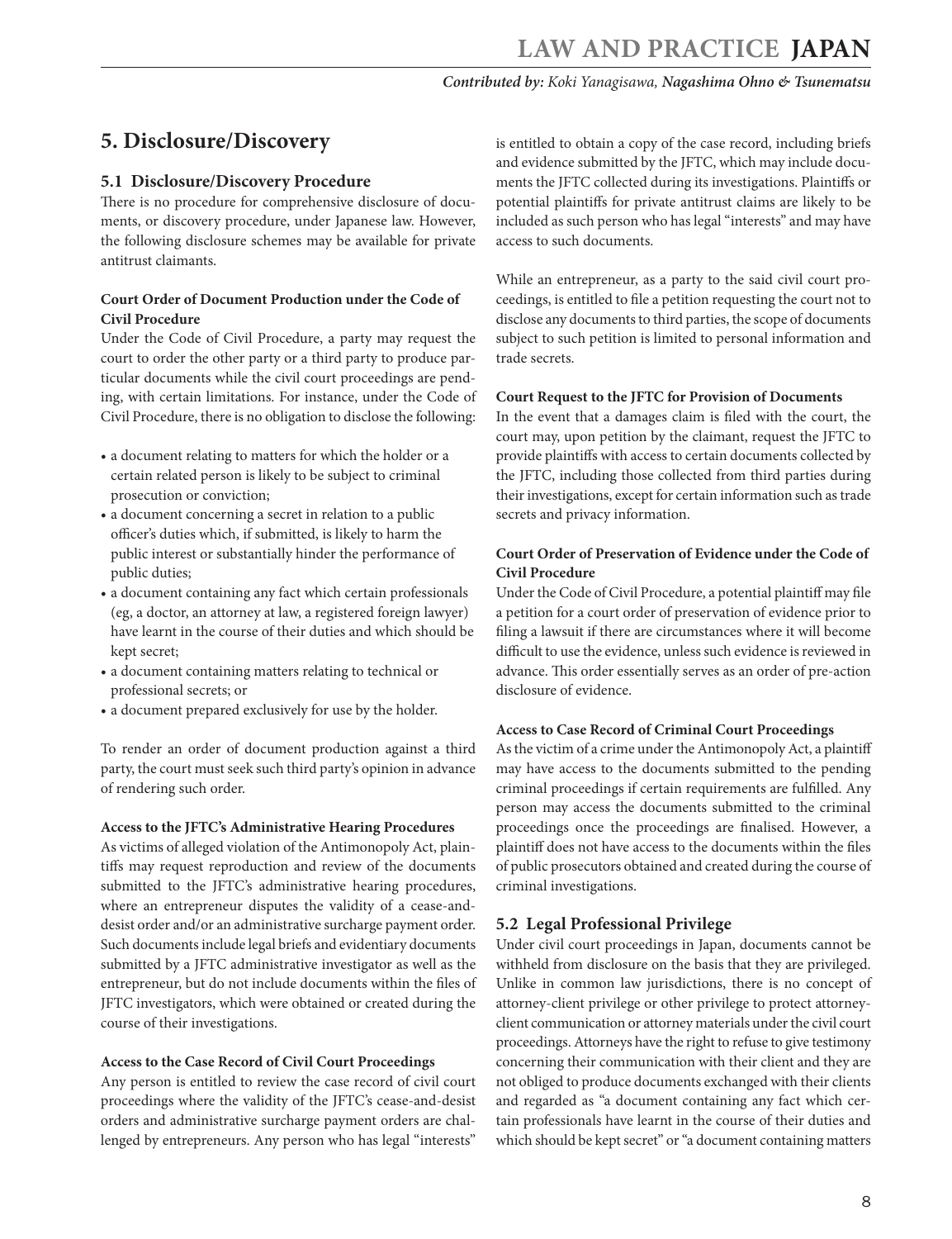<span id="page-8-0"></span>regarding technical or professional secrets" under the Code of Civil Procedure. However, clients have no right to protect their communications with their attorneys on the basis that they are privileged in civil court proceedings.

It is noteworthy that the 2019 Amendment will introduce the protection of attorney-client privilege to the JFTC's administrative investigation procedures for unreasonable restraint of trade; however, such protection will not apply to antitrust litigation cases before the Japanese courts.

#### **5.3 Leniency Materials/Settlement Agreements**

Regarding leniency materials, the JFTC has a policy under which it will not disclose information submitted by leniency applicants unless the applicant wishes to disclose such information. Such information may be excluded from the information subject to plaintiffs' requests for reproduction and review of documents submitted to JFTC administrative hearing procedures and may also be excluded from the information subject to the court's request for access to the documents collected through the JFTC investigations.

Under the newly introduced commitment procedure, the JFTC has a policy that it may use the materials submitted by the petitioner during the course of the commitment procedures for further investigations to be conducted by the JFTC when the JFTC disapproves of the petitioner's plan to take the necessary measures to cease the entrepreneur's conduct allegedly violating the Antimonopoly Act. To what extent the materials submitted to the commitment procedures are protected from disclosure in future antitrust private litigation proceedings will be a significant issue in this field.

# **6. Witness and Expert Evidence**

#### **6.1 Witnesses of Fact**

Witnesses of fact are relied on in civil court proceedings in Japan. A party to a lawsuit may make a request to the court for the examination of a witness of fact and the court will determine whether such witness examination is necessary for the purpose of finding the relevant facts. Upon such request, a party is usually asked to submit a written statement of the witness to the court in order for the court to consider whether to call the witness. In general, witnesses of fact are subject to cross-examination in relation to the matters raised during direct examination. Judges may also ask the witnesses supplementary questions after examination by the parties.

In civil court proceedings in Japan, the court may order a subpoena of witnesses who do not voluntarily appear before the court, without justifiable reason, so that such witnesses can be forcibly taken before the court. Penalties may also be imposed on witnesses who have failed, or refused, to appear before the court, although such penalties are not severe. In practice, however, it is unusual in civil proceedings for the court to order a subpoena or impose penalties even if a witness does not appear.

#### **6.2 Expert Evidence**

Depending on the nature of the issues involved in each case, the court will rely on expert witnesses. A party to the lawsuit may submit to the court, as documentary evidence, a report prepared by an expert appointed by such party. In order to examine the credibility of such report, the opposing party may request the court to conduct cross-examination of the expert. Parties do not require the permission of the court to adduce expert evidence; provided, however, that a party may request the court to appoint an independent expert to provide an expert opinion and the court then determines whether it is necessary to appoint such expert. Once an expert is appointed by the court, such expert is obliged to give their opinion in the relevant field in which they have expertise.

Under Japanese civil court proceedings, there are no particular rules regarding concurrent expert evidence, including whether experts are requested to produce joint statements indicating the areas in which they agree/disagree in advance, or whether to adopt alternative methods of hearing expert evidence.

# **7. Damages**

#### **7.1 Assessment of Damages**

One of the main methods to calculate damages in cartel cases is to calculate the difference between:

- the price of the relevant product immediately before the alleged cartel activity; and
- the price of the relevant product actually applied in the transaction at issue.

Passing on value – namely, the amount that direct purchasers have collected from indirect purchasers – may be taken into account when calculating the amount of damage suffered by the direct purchasers. In cases involving both direct and indirect purchasers, it tends to be practically difficult to prove the amount of damage, as well as any causal relationship between the violation at issue and the alleged damages.

The Supreme Court decision of 8 December 1989 held that the damages arising from cartel activity is the difference between the actual sales price and the sales price that would have been used if not for the cartel in question (expected sales price). This presumes that the sales price immediately before the cartel was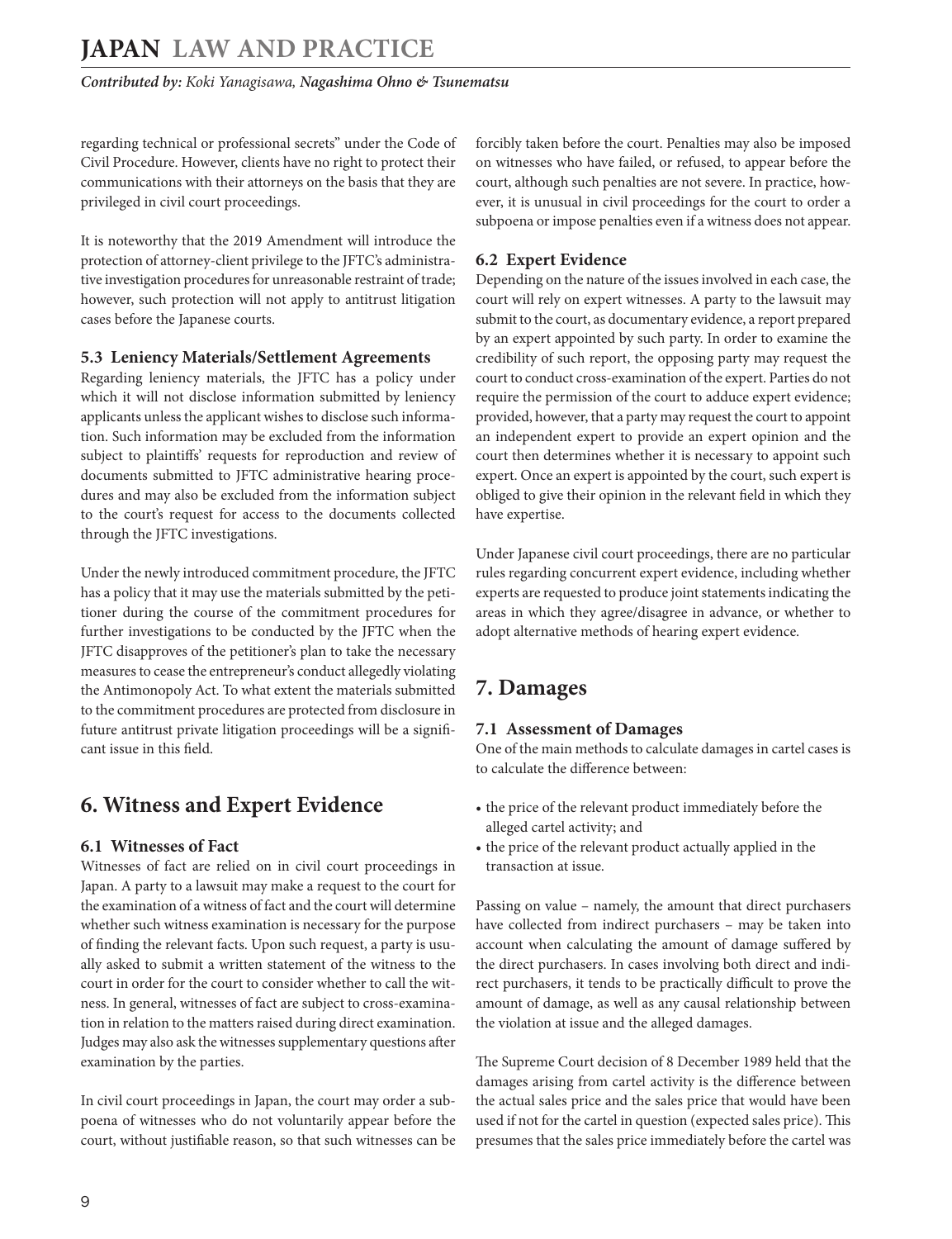<span id="page-9-0"></span>formed is the expected sales price unless significant changes in economic conditions and market structures occurred, eg, between the time of the cartel's activity and the time when customers purchased the merchandise at issue. The Supreme Court decision also held that plaintiffs must prove that no such significant change in economic factors took place and, if such proof is not possible, the presumption shall not be available and the plaintiffs (indirect purchasers) must prove the expected sales price based on factors of price formation. However, the court's decision was harshly criticised by scholars and practitioners, in that plaintiffs must bear the burden of almost impossible proof pursuant to the decision.

In calculating the amount of damages claimed based on Article 25 of the Antimonopoly Act, the court may seek the JFTC's opinion. Article 248 of the Code of Civil Procedure allows the court to determine a reasonable amount of damages if it is extremely difficult for the parties to prove the precise amount due to the nature of the damages. The court may determine the amount of damages arising from the violation of the Antimonopoly Act with the assistance of these schemes.

Under Japanese law, collection of exemplary or punitive damages is not permitted in civil proceedings since such remedies are contrary to public policy in this country.

In calculating the amount of damages sought by private antitrust claims, neither administrative surcharges imposed by the JFTC, nor criminal fines imposed by the criminal court, are taken into consideration by the court.

#### **7.2 "Passing-on" Defences**

A defendant may argue that the loss suffered by the plaintiff (ie, the direct purchaser) has been reduced by having passed on to its consumer any overcharge arising from the defendant's violation of the Antimonopoly Act. The plaintiff will then be required to prove the actual amount of damages by taking into account the passing-on value (ie, the amount that the direct purchaser has collected from indirect purchasers).

The "passing-on defence" under Japanese law is therefore discussed in the context of the scope of damages, as opposed to in the context of the standing. If a direct purchaser passed on the amount of loss to its customers, it would be difficult to prove that the direct purchaser suffered actual loss and, as a result, the amount of damages would be reduced accordingly.

#### **7.3 Interest**

Interest, or a delinquency charge, is payable on damages arising from a tortious act, including a violation of the Antimonopoly Act, at a rate of 5% per annum under the former Civil Code. Under the amended Civil Code effective as of 1 April 2020,

the statutory rate has changed from 5% per annum to 3% per annum, subject to change once in a three-year period.

In court judgments, the interest or delinquency charge is usually imposed on damages until these are paid in full and thus includes both pre-judgment interest and post-judgment interest.

# **8. Liability and Contribution**

#### **8.1 Joint and Several Liability**

Private claimants can bring a claim against multiple defendants who have committed, among others, unfair restraint of trade or joint refusal to deal under the Antimonopoly Act, based on the theory of joint and several liability.

Since immunity applicants in the JFTC's administrative investigations or criminal investigations are not entitled to receive any beneficial treatment in follow-on private antitrust cases, there are no limitations on the liability of immunity applicants to their direct purchasers.

#### **8.2 Contribution**

A defendant can bring a claim for "contribution" against a third party who assumes joint and several liability. In the event that the court renders a judgment in favour of the plaintiff through a civil court proceeding, the defendant may initiate another civil court proceeding to bring a claim for contribution against a third party such as a joint tortfeasor.

It is possible, under the Code of Civil Procedure, for a defendant to give notice of a lawsuit to a third party who has a legal interest in the result of the lawsuit, in that the defendant could pass on liability to, or share its liability with, such third party. The third party receiving the notice may join the lawsuit as an assisting intervener. Once a third party receives notice of a lawsuit, such third party will not be able to dispute certain facts in a subsequent lawsuit with the defendant.

# **9. Other Remedies**

#### **9.1 Injunctions**

Injunctive relief is available under Article 24 of the Antimonopoly Act.

#### **Petition for an Injunction under Article 24**

A claimant whose interests are infringed, or are likely to be infringed, by violation of Article 8, item 5 (ie, activities by a business association that cause a member entrepreneur to employ unfair trade practices) or Article 19 (ie, unfair trade practices by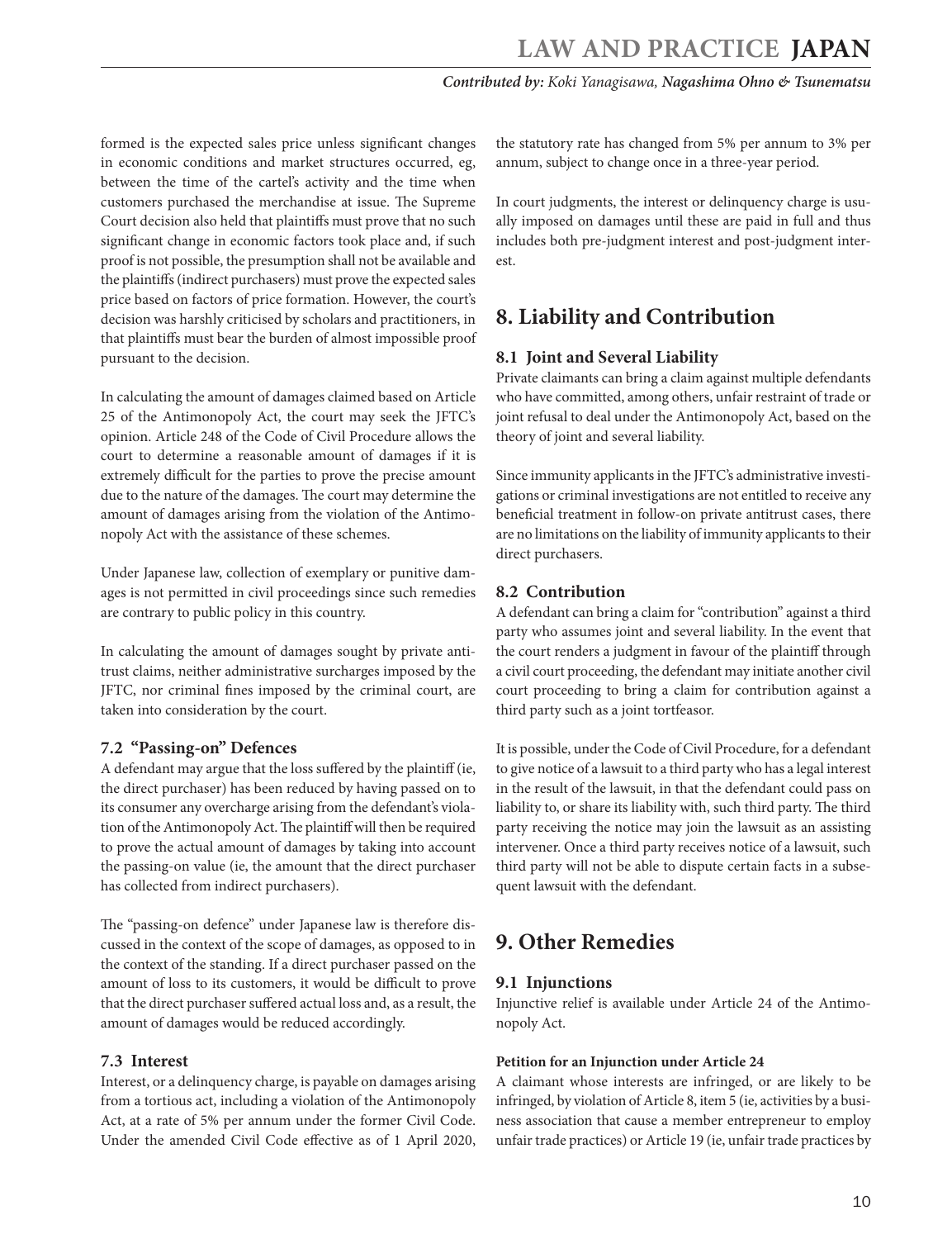<span id="page-10-0"></span>an entrepreneur) of the Antimonopoly Act, is entitled to file a petition for injunction under Article 24. In such action, a claimant may demand suspension or prevention of infringement by an entrepreneur or a business association if such person has suffered or is likely to suffer material damages by such conduct. The action cannot be initiated based on unreasonable restriction of trade, which includes cartels and bid-rigging, and private monopolisation, while some unfair trade practices overlap with unreasonable restriction of trade or private monopolisation. A claimant may file a lawsuit for formal injunction or a petition for preliminary injunction.

#### **Formal Injunction**

In the case of a formal injunction, the procedure constitutes a formal lawsuit on the merits and the court must hold hearings attended by both parties, at which they need to submit briefs and evidence. Witness examinations may be held during the course of the proceedings. It generally takes more than a year to complete the proceedings. In order to avoid an abuse of right to injunction, the court may order the plaintiff to furnish an adequate security deposit at the request of the defendant.

#### **Preliminary Injunction**

When seeking preliminary injunction, the court adopts expeditious procedures under the Civil Preservation Act. However, it is still necessary for the court to hold hearings where the other party may submit its opinion and it may take several months to obtain a preliminary injunction order. A petitioner must demonstrate that there is a "necessity" for the preliminary injunction, in addition to the claims to be protected, based on prima facie evidence. A petitioner will also be required to furnish a security deposit before obtaining a preliminary injunction order. If a petitioner who obtained a preliminary injunction order fails in the subsequent formal lawsuit, the respondent/defendant may file a claim for compensation for damages arising from the illegal execution of the preliminary injunction order.

The JFTC provides its opinion with respect to the application of the Antimonopoly Act and other necessary matters if a lawsuit for an injunction has been filed under Article 24 of the Antimonopoly Act.

#### **9.2 Alternative Dispute Resolution**

Methods of alternative dispute resolution are available in Japan, but no mandated methods are applicable to private antitrust claims.

For instance, mediations, particularly civil mediation proceedings before the court, are frequently used as a method of alternative dispute resolution in Japan and could be used for antitrust claims as well. Mediation committee members, as opposed to professional judges, are in charge of handling civil mediation proceedings and facilitating settlement discussions between the parties. Both parties may terminate the proceedings at any time. Once the parties agree to the settlement terms, such terms have the same effect as a final and binding judgment rendered by a court through a formal lawsuit.

Under the Arbitration Act of Japan, a civil dispute that may be resolved by settlement between the parties is arbitrable. A private antitrust dispute is also arbitrable under such law. Japanese courts are expected to enforce an arbitration agreement even for an antitrust dispute. No legislation or court precedents provide exceptions to such enforcement.

# **10. Funding and Costs**

#### **10.1 Litigation Funding**

In Japan, there is no legislation prohibiting or specifically restricting litigation funding. Accordingly, a plaintiff may file a private antitrust claim with third-party funding. However, it may be considered as a violation of the Attorneys Act if, in providing litigation funding, the third party who is not qualified as a Japanese attorney (*bengoshi*) provides legal advice to the plaintiff and takes a share of any proceeds from the lawsuit. The Attorneys Act also prohibits a person from acting as an intermediary between clients and attorneys for the purpose of obtaining remuneration from such conduct.

#### **10.2 Costs**

Costs are awarded on a limited basis in court judgments. In general, a prevailing party can recover the court costs, which include filing fees and travel expenses and/or a per diem paid to witnesses and interpreters. As to attorneys' fees, Japanese courts do not, in principle, grant prevailing parties a right to recover their attorney's fee. However, in cases where a claimant is seeking compensation for damages based on a tortious act, the court is inclined to award approximately 10% of their attorney's fee as part of the damages. If it is difficult to determine which party is prevailing, the court may order both parties to bear the court costs.

Under Japanese civil proceedings, it is not possible for a party to apply to the court for an order granting security for its costs.

# **11. Appeals**

#### **11.1 Basis of Appeal**

A claimant has the right to file an appeal against a district court judgment with a high court having jurisdiction over the case (*koso* appeal). It is also possible to file an appeal against a high court judgment with the Supreme Court (*jokoku* appeal). A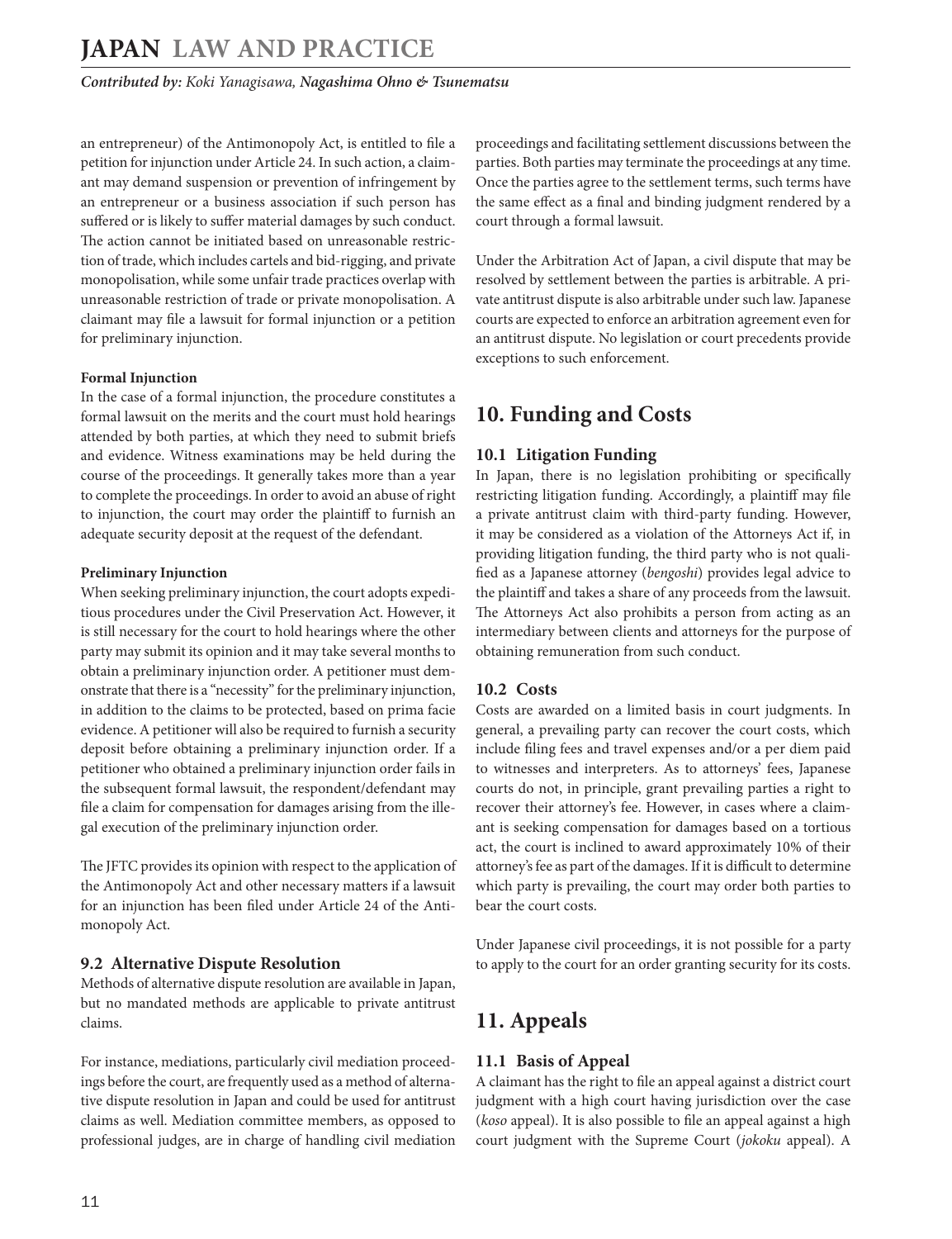*jokoku* appeal to the Supreme Court can be made on limited grounds as stipulated under the Code of Civil Procedure.

The Code of Civil Procedure provides no specific grounds for an appeal to a high court (*koso* appeal) but the grounds could include errors in fact-finding as well as in the application of the law in the judgment. An appeal to the Supreme Court (*jokoku* appeal) can be made on the ground that the high court judgment contains a violation of the constitution, or on the ground that some of the procedures in the lower court were material illegalities as set forth in the Code of Civil Procedure.

In addition, parties may file a "petition for admission of a *jokoku* appeal" and the Supreme Court may accept the petition if it deems that the case involves an important issue.